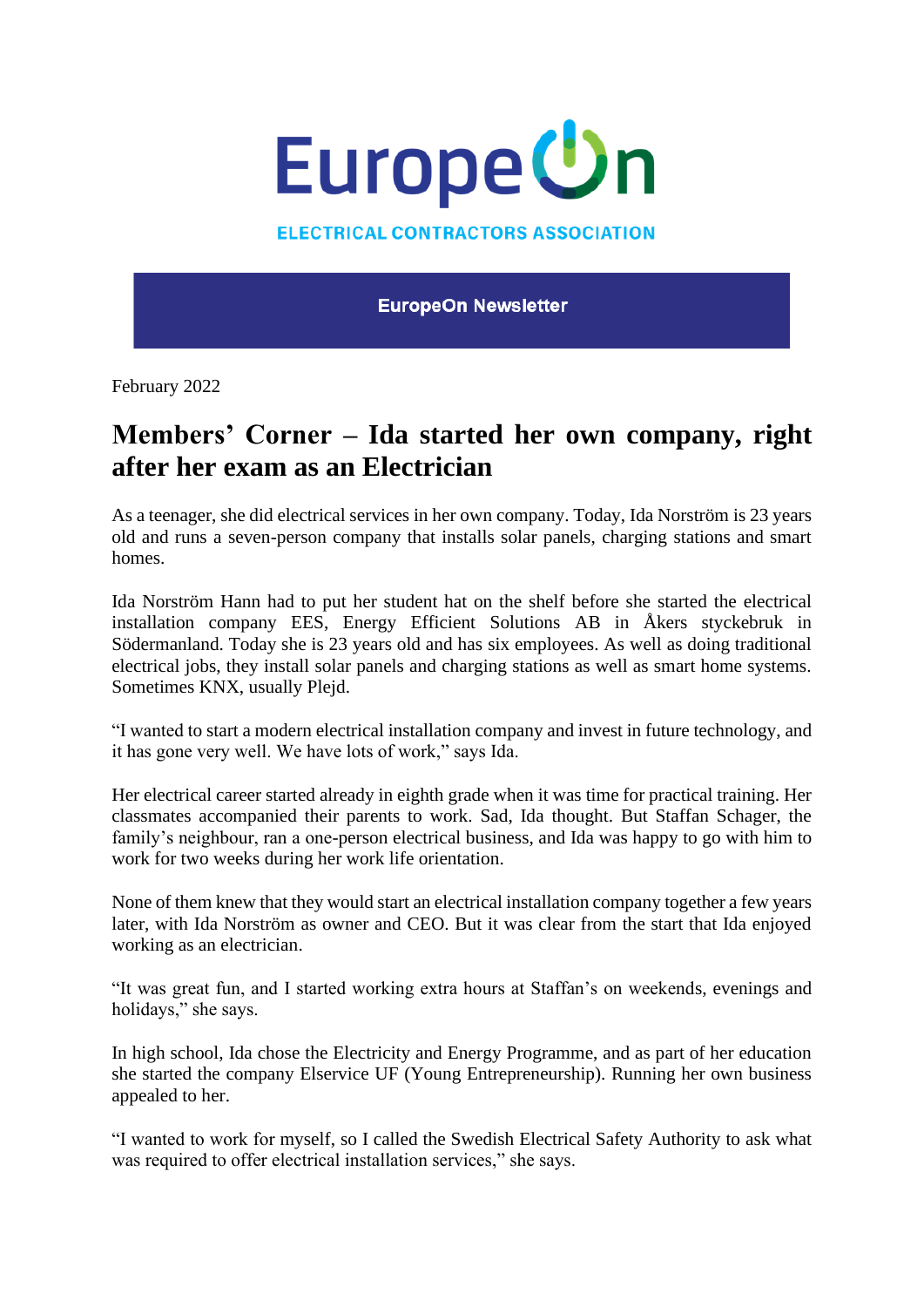The answer was that she needed to work with a certified electrician. Staffan Schager took her on during his self-monitoring programme  $(Sök - Installatörsföretagen)$  $(Sök - Installatörsföretagen)$  $(Sök - Installatörsföretagen)$ . The company Elservice UF became a success, and Ida won silver when The Growth Company of the Year was awarded at the 2017 Swedish Championship for Young Entrepreneurship.

The year after, she got her degree and immediately started working as an electrician under Staffan's supervision. He soon saw that Ida had bigger visions.

"She said I wasn't running the business the way she thought it should be run. I had no structure, no entrepreneurial drive, and I was doing the same traditional electrical work I had always done," he says.

Ida explained that she wanted to work with future technology, create a clear business idea and hire more employees. She had clearly spotted a gap in the market.

– More and more people were interested in solar panels and buying electric cars, but none of the local electrical contractors were geared up for it. "I think a lot of electricians find it difficult and a bit scary with the new technology needed to transition away from fossil fuels," she says.

After some bobbing around, the duo decided to make a fresh start with a new name, a new direction, new ways of working. At the end of 2018, they co-founded [www.eesolutions.se](http://www.eesolutions.se/) and started marketing themselves in solar panels, charging infrastructure and smart homes.

Newly born CEO Ida introduced digitised systems for work schedules, time sheets, quotes, orders and invoices. Materials management is also digitised, and everything in the warehouse has barcodes that the electricians scan.

"I automated the administration as much as I can," says Ida, who doesn't want to get stuck behind a desk.

Nowadays, she spends about half her working hours in the office, which was once the headquarters of the old Åker gunpowder mill. The rest of the time she is out in the field. Wrenching is fun, and there's a lot to do. Business has been good. Almost too good.

"Well, we have a lot of work, so it's long hours. Now I want to hire more electricians," she says.

She has set up a recruitment agency to find – and preferably headhunt – skilled fitters, an unusual approach in the electrical industry. Another example of innovative thinking is the online booking tool that Ida and Staffan have developed on the company's website. Private customers can choose the time and date for small electrical jobs at home, much like booking an appointment at the hairdresser. But at the moment, all appointments until the end of February are blocked. The electricians are busy with larger projects.

This summer it will be four years since you graduated. What are your old classmates doing?

"Unfortunately, only a few of them work as electricians. I think the training is far too poor, and we were not taught anything about new technologies like solar panels and charging stations. Being able to nail cables between switches and lamps is of course good, but you have to learn about future technology too. We are now working on a collaboration with Thomasgymnasiet,